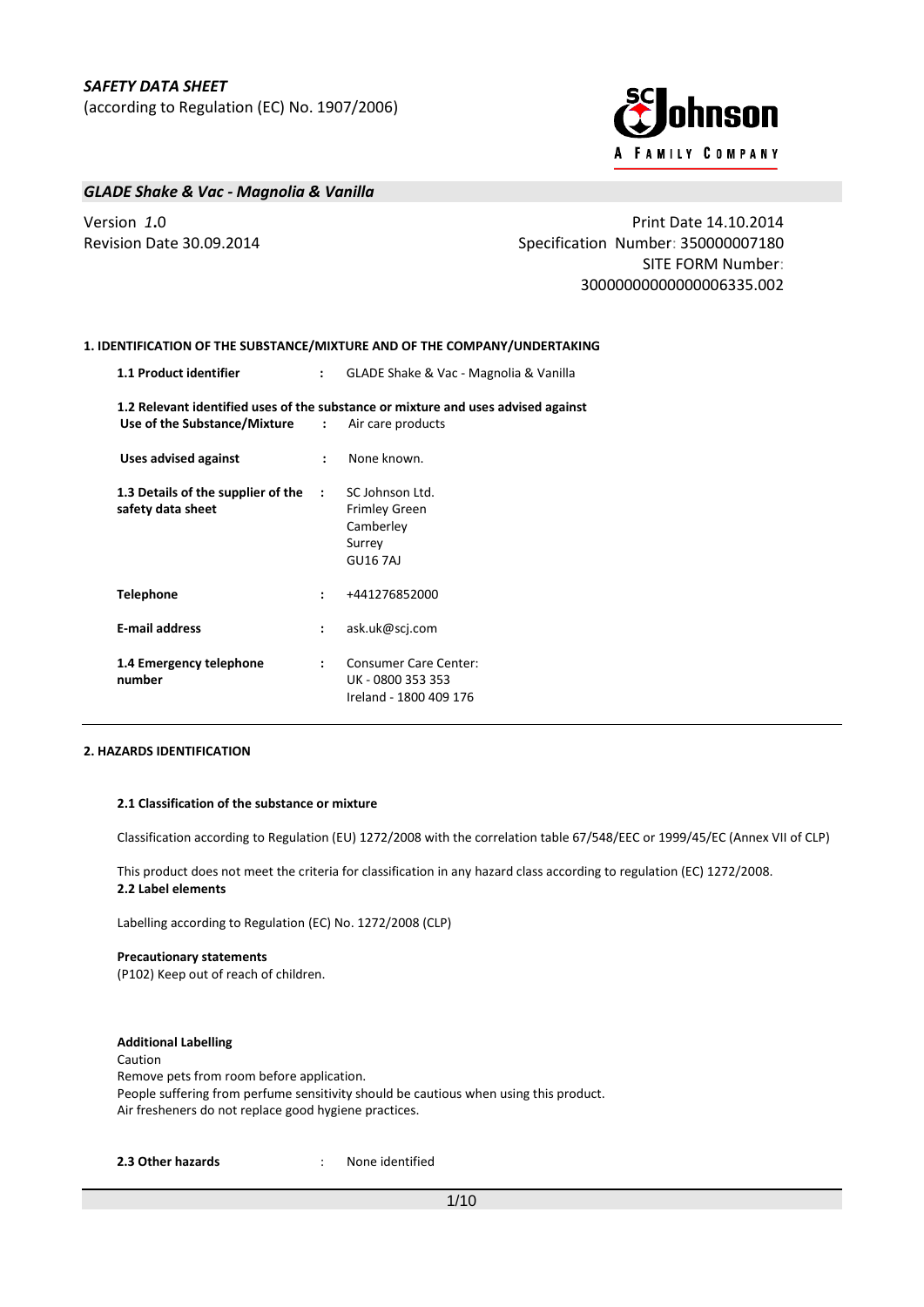

## *GLADE Shake & Vac - Magnolia & Vanilla*

Version *1***.**0 Print Date 14.10.2014 Revision Date 30.09.2014 Specification Number: 350000007180 SITE FORM Number: 30000000000000006335.002

## **3. COMPOSITION/INFORMATION ON INGREDIENTS**

## **3.2 Mixtures**

### **Hazardous components**

| <b>Chemical Name</b> | CAS-No./EC No          | Reg. No | Classification according to<br><b>Regulation (EC) No</b><br>1272/2008 (CLP)                                                            | <b>Weight</b><br>percent |
|----------------------|------------------------|---------|----------------------------------------------------------------------------------------------------------------------------------------|--------------------------|
| Benzyl benzoate      | 120-51-4/204-402-<br>9 |         | Acute toxicity<br>Category 4<br>H302<br>Chronic aquatic toxicity<br>Category 2<br>H411<br>Acute aquatic toxicity<br>Category 1<br>H400 | $>= 0.10 - 5$<br>0.50    |

| WEL substance     |                   |      |                   |
|-------------------|-------------------|------|-------------------|
| calcium carbonate | 471-34-1/207-439- | - 11 | $\ge$ = 40.00 - < |
|                   |                   |      | 50.00             |
| silicon dioxide   | 7631-86-9/231-    |      | $\ge$ 0.50 - <    |
|                   | 545-4             |      | 1.00              |

### **Additional Information**

For the full text of the H-Statements mentioned in this Section, see Section 16.

### **4. FIRST AID MEASURES**

### **4.1 Description of first aid measures**

| Inhalation                                                      | Move to fresh air.<br>If breathing is affected, get medical attention.                                            |  |  |
|-----------------------------------------------------------------|-------------------------------------------------------------------------------------------------------------------|--|--|
| Skin contact                                                    | Rinse with plenty of water.<br>$\ddot{\phantom{a}}$<br>Get medical attention if irritation develops and persists. |  |  |
| Eye contact                                                     | Rinse with plenty of water.<br>$\ddot{\phantom{a}}$<br>Get medical attention if irritation develops and persists. |  |  |
| Ingestion                                                       | If symptoms persist, call a physician.<br>$\ddot{\phantom{a}}$                                                    |  |  |
| 4.2 Most important symptoms and effects, both acute and delayed |                                                                                                                   |  |  |

| Eyes | May irritate eyes.                                 |
|------|----------------------------------------------------|
|      | No adverse effects expected when used as directed. |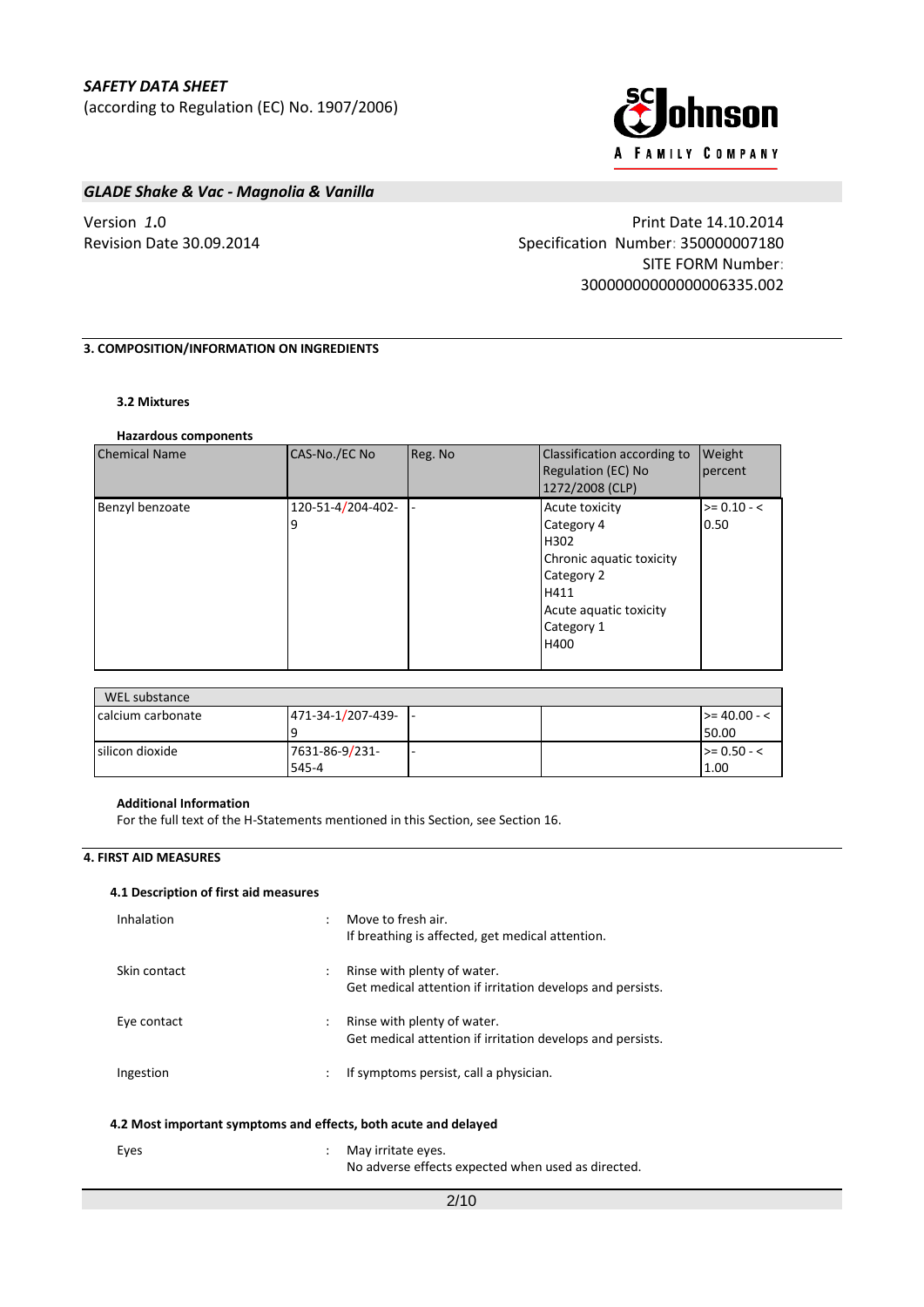

## *GLADE Shake & Vac - Magnolia & Vanilla*

| Version <i>1</i> .0      | Print Date 14.10.2014                              |
|--------------------------|----------------------------------------------------|
| Revision Date 30.09.2014 | Specification Number: 350000007180                 |
|                          | <b>SITE FORM Number:</b>                           |
|                          | 30000000000000006335.002                           |
|                          |                                                    |
|                          |                                                    |
| Skin effect              | No adverse effects expected when used as directed. |

Inhalation : May cause respiratory tract irritation. No adverse effects expected when used as directed. Ingestion **interestion** : No adverse effects expected when used as directed.

### **4.3 Indication of any immediate medical attention and special treatment needed**

See Description of first aid measures unless otherwise stated.

## **5. FIREFIGHTING MEASURES**

### **5.1 Extinguishing media**

| Suitable                                                     | $\ddot{\cdot}$ | Use extinguishing measures that are appropriate to local circumstances<br>and the surrounding environment.                                                                  |
|--------------------------------------------------------------|----------------|-----------------------------------------------------------------------------------------------------------------------------------------------------------------------------|
| Unsuitable                                                   | $\bullet$      | None identified                                                                                                                                                             |
| 5.2 Special hazards arising from<br>the substance or mixture |                | In case of fire and/or explosion do not breathe fumes.<br>Exposure to decomposition products may be a hazard to health.                                                     |
| 5.3 Advice for firefighters                                  | $\ddot{\cdot}$ | In the event of fire, wear self-contained breathing apparatus.<br>Wear suitable protective clothing and gloves.<br>Refer to current EN or National standard as appropriate. |

| <b>6. ACCIDENTAL RELEASE MEASURES</b>                                         |                                                                                                                                                                     |
|-------------------------------------------------------------------------------|---------------------------------------------------------------------------------------------------------------------------------------------------------------------|
| 6.1 Personal precautions,<br>protective equipment and<br>emergency procedures | Use personal protective equipment.<br>Avoid dust formation.<br>Avoid breathing dust.                                                                                |
| 6.2 Environmental precautions                                                 | Prevent product from entering drains.<br>Prevent further leakage or spillage if safe to do so.<br>Use appropriate containment to avoid environmental contamination. |
| 6.3 Methods and materials for<br>containment and cleaning up                  | : Clean residue from spill site.<br>Sweep up and shovel into suitable containers for disposal.                                                                      |
| 6.4 Reference to other sections                                               | For personal protection see section 8.<br>For disposal considerations see section 13.                                                                               |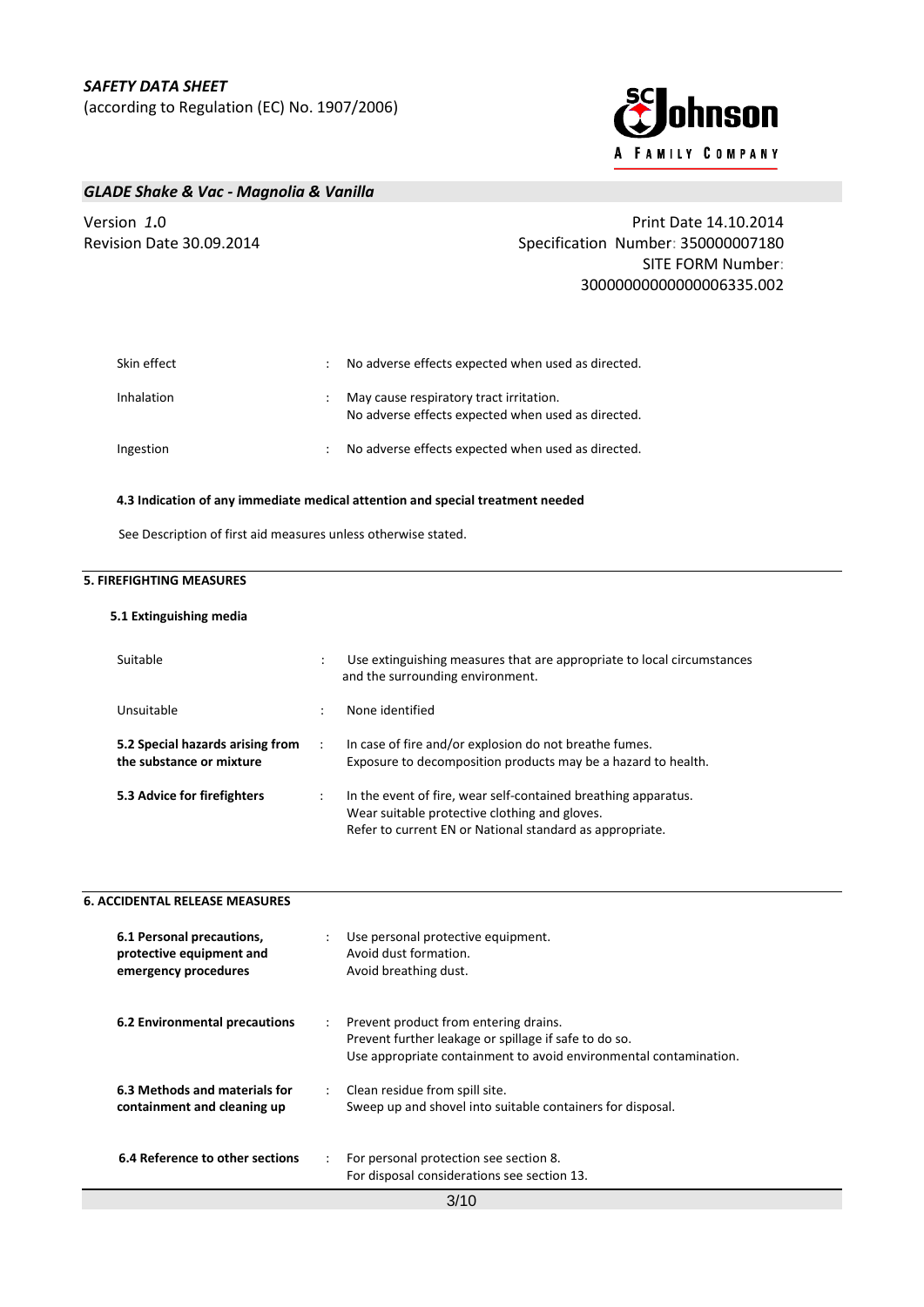

# *GLADE Shake & Vac - Magnolia & Vanilla*

# Version *1***.**0 Print Date 14.10.2014 Revision Date 30.09.2014 Specification Number: 350000007180 SITE FORM Number: 30000000000000006335.002

# **7. HANDLING AND STORAGE**

| 7.1 Precautions for safe handling                                   | : For personal protection see section 8.<br>Do not use in areas without adequate ventilation.<br>Normal measures for preventive fire protection. |
|---------------------------------------------------------------------|--------------------------------------------------------------------------------------------------------------------------------------------------|
| 7.2 Conditions for safe storage,<br>including any incompatibilities | Keep out of the reach of children.<br>Keep in a dry place.<br>No decomposition if stored and applied as directed.                                |
| 7.3 Specific end use(s)                                             | Consumer uses: Private households (= general public = consumers)<br>Air care products                                                            |

## **8. EXPOSURE CONTROLS/PERSONAL PROTECTION**

### **8.1 Control parameters**

## **Occupational Exposure Limit Values**

| Components        | CAS-No.   | mg/m3                       | ppm | Form of exposure | List       |
|-------------------|-----------|-----------------------------|-----|------------------|------------|
| calcium carbonate | 471-34-1  | $10 \text{ mg/m}$           |     | inhalable dust   | UK WELTWAS |
|                   |           | $4 \text{ mg/m}$            |     | respirable dust  | UK WELTWAS |
| silicon dioxide   | 7631-86-9 | 6 mg/m $3$                  |     | inhalable dust   | UK WELTWAS |
|                   |           | $2.4 \text{ mg/m}$          |     | respirable dust  | UK WELTWAS |
|                   |           | $18 \text{ mg/m}$           |     | inhalable dust   | UK WELSTEL |
|                   |           | $7.2 \text{ mg}/\text{m}$ 3 |     | respirable dust  | UK WELSTEL |

Refer to current EN or National standard as appropriate.

### **8.2 Exposure controls**

| Respiratory protection | ÷ | No personal respiratory protective equipment normally required.                                                                                                                                                             |
|------------------------|---|-----------------------------------------------------------------------------------------------------------------------------------------------------------------------------------------------------------------------------|
| Hand protection        |   | Wear suitable gloves.<br>The selected protective gloves have to satisfy the specifications of EU<br>Directive 89/686/EEC and the standard EN 374 derived from it.<br>Before removing gloves clean them with soap and water. |
| Hand protection        | ÷ | For prolonged or repeated contact use protective gloves.                                                                                                                                                                    |
| Eye/face protection    |   | No special requirements.                                                                                                                                                                                                    |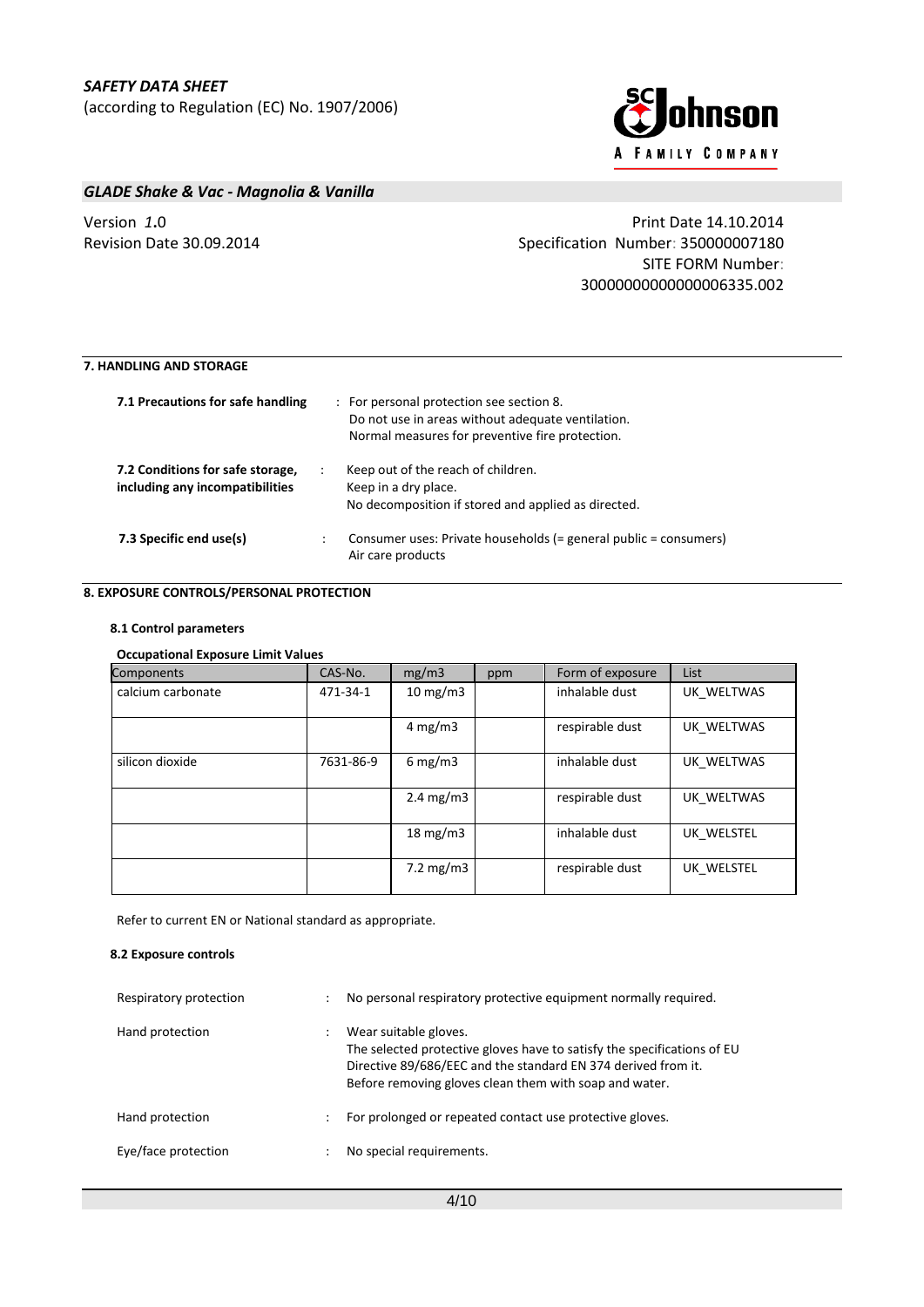

# *GLADE Shake & Vac - Magnolia & Vanilla*

# Version *1***.**0 Print Date 14.10.2014 Revision Date 30.09.2014 Specification Number: 350000007180 SITE FORM Number: 30000000000000006335.002

| Skin and body protection          | : No special requirements.                          |
|-----------------------------------|-----------------------------------------------------|
| Other information                 | Wash hands before breaks and at the end of workday. |
| Environmental Exposure Controls : | Refer to section 6.                                 |

# **9. PHYSICAL AND CHEMICAL PROPERTIES**

### **9.1 Information on basic physical and chemical properties**

| Appearance                                      |                      | powder                                                    |
|-------------------------------------------------|----------------------|-----------------------------------------------------------|
| Colour                                          |                      | white                                                     |
| Odour                                           |                      | sweet                                                     |
| Odour Threshold                                 | $\ddot{\phantom{0}}$ | Test not applicable for this product type                 |
| рH                                              |                      | Test not applicable for this product type                 |
| Melting point/freezing point                    | $\ddot{\cdot}$       | Test not applicable for this product type                 |
| Initial boiling point and boiling range         | $\ddot{\cdot}$       | Test not applicable for this product type                 |
| Flash point                                     | $\vdots$             | Test not applicable for this product type                 |
| Evaporation rate                                | $\ddot{\cdot}$       | Test not applicable for this product type                 |
| Flammability (solid, gas)                       |                      | Does not sustain combustion.                              |
| Upper/lower flammability or<br>explosive limits | $\ddot{\cdot}$       | Test not applicable for this product type                 |
| Vapour pressure                                 |                      | Test not applicable for this product type                 |
| Vapour density                                  |                      | Test not applicable for this product type                 |
| Relative density                                | $\ddot{\cdot}$       | $> 1$ g/cm3                                               |
| Solubility(ies)                                 | $\ddot{\phantom{0}}$ | negligible                                                |
| Partition coefficient: n-<br>octanol/water      |                      | Test not applicable for this product type                 |
| Auto-ignition temperature                       | $\ddot{\cdot}$       | Test not applicable for this product type                 |
| Decomposition temperature                       | $\ddot{\cdot}$       | Test not applicable for this product type                 |
| Viscosity, dynamic                              | $\ddot{\cdot}$       | Test not applicable for this product type<br>$F/4$ $\cap$ |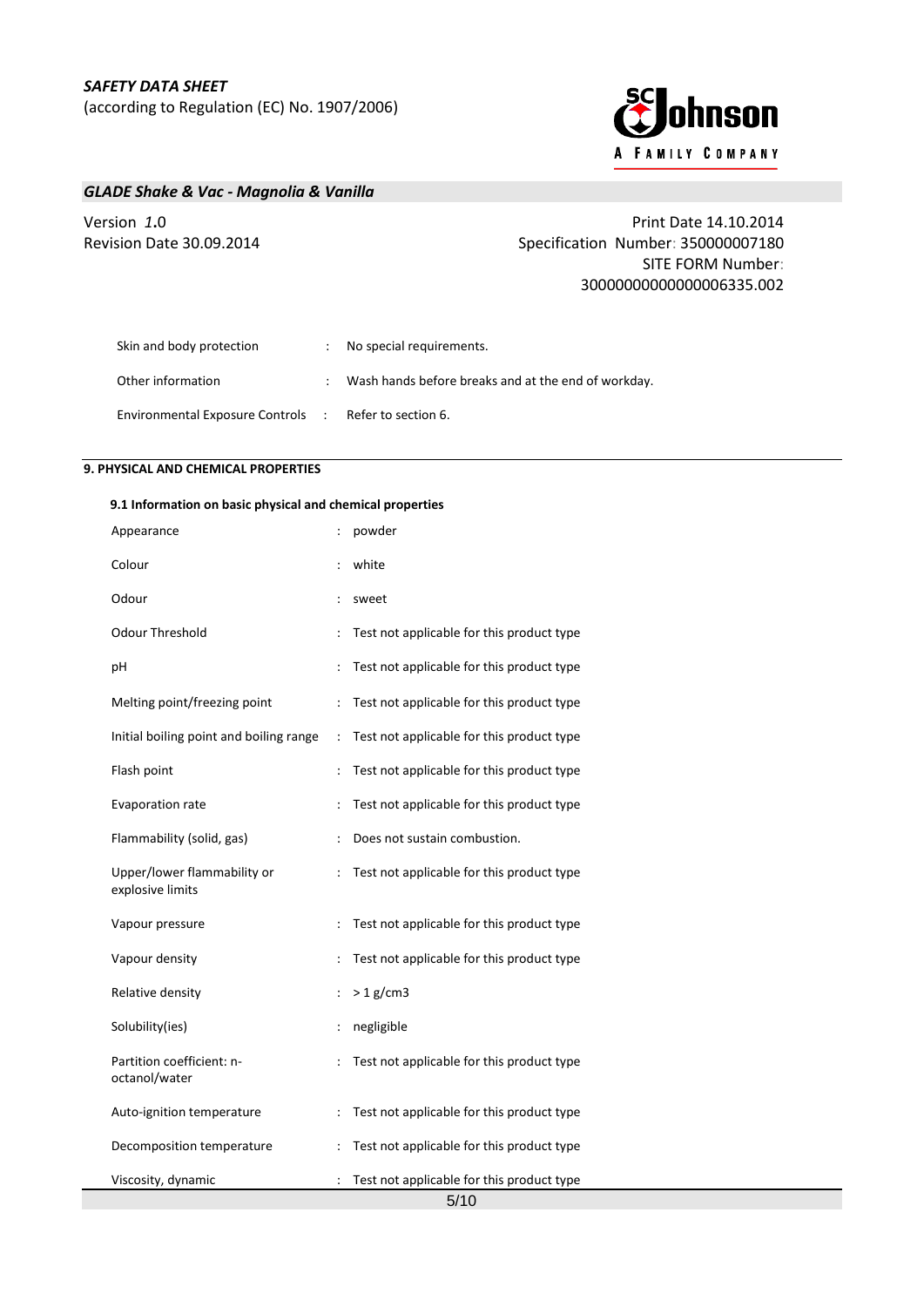

# *GLADE Shake & Vac - Magnolia & Vanilla*

Version *1***.**0 Print Date 14.10.2014 Revision Date 30.09.2014 Specification Number: 350000007180 SITE FORM Number: 30000000000000006335.002

| Viscosity, kinematic        | Test not applicable for this product type |  |  |
|-----------------------------|-------------------------------------------|--|--|
| <b>Explosive properties</b> | No data available                         |  |  |
| Oxidizing properties        | Test not applicable for this product type |  |  |
| Other information           | None identified                           |  |  |

## **10. STABILITY AND REACTIVITY**

| 10.1 Reactivity                            | : No dangerous reaction known under conditions of normal use. |
|--------------------------------------------|---------------------------------------------------------------|
| 10.2 Chemical stability                    | : Stable under recommended storage conditions.                |
| 10.3 Possibility of hazardous<br>reactions | : None known.                                                 |
| 10.4 Conditions to avoid                   | : Extremes of temperature and direct sunlight.                |
| 10.5 Incompatible materials                | : Strong oxidizing agents                                     |
| 10.5 Incompatible materials                | : None known.                                                 |
| 10.6 Hazardous decomposition<br>products   | : No decomposition if stored and applied as directed.         |

## **11. TOXICOLOGICAL INFORMATION**

**Information on toxicological effects**

#### **Acute oral toxicity**

| Name    | Method     | <b>Species</b> | <b>Dose</b>     |
|---------|------------|----------------|-----------------|
| Product | ∟D50       |                | $> 2,000$ mg/kg |
|         | Calculated |                |                 |

## **Acute inhalation toxicity**

| <b>Name</b> | Method      | <b>Species</b> | Dose       | <b>Exposure time</b> |
|-------------|-------------|----------------|------------|----------------------|
| Product     | <b>LC50</b> |                | $>$ 5 mg/l | 4 h                  |
|             | estimated   |                |            |                      |

## **Acute dermal toxicity**

| <b>Name</b> | <b>Method</b> | <b>Species</b> | <b>Dose</b>    |
|-------------|---------------|----------------|----------------|
| Product     | LD50estimated |                | mg/kg<br>2,000 |

| <b>Acute oral toxicity</b> |        |                |             |
|----------------------------|--------|----------------|-------------|
| Name                       | Method | <b>Species</b> | <b>Dose</b> |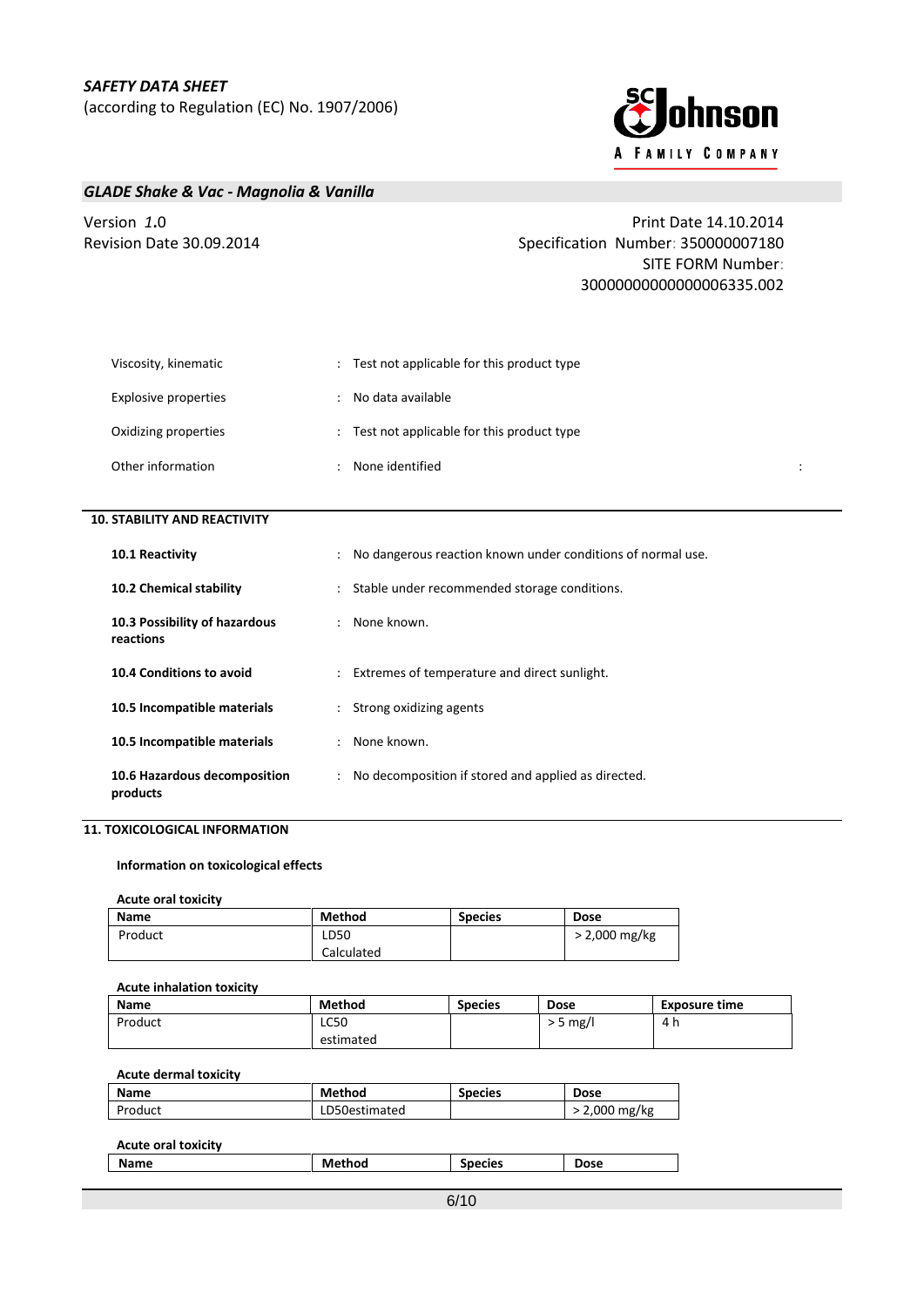

# *GLADE Shake & Vac - Magnolia & Vanilla*

Version *1***.**0 Print Date 14.10.2014 Revision Date 30.09.2014 Specification Number: 350000007180 SITE FORM Number: 30000000000000006335.002

| Benzyl benzoate                      |                                                                                     | EU CLP LD50                                                       | Rat            | 1,500 mg/kg |
|--------------------------------------|-------------------------------------------------------------------------------------|-------------------------------------------------------------------|----------------|-------------|
|                                      |                                                                                     | Measured                                                          |                |             |
| <b>Acute dermal toxicity</b>         |                                                                                     |                                                                   |                |             |
| Name                                 |                                                                                     | <b>Method</b>                                                     | <b>Species</b> | <b>Dose</b> |
| Benzyl benzoate                      |                                                                                     | LD50                                                              | Rabbit         | 4,000 mg/kg |
| Skin corrosion/irritation            | $\ddot{\phantom{a}}$                                                                | Based on available data, the classification criteria are not met. |                |             |
| Serious eye damage/eye<br>irritation | :                                                                                   | Based on available data, the classification criteria are not met. |                |             |
| Skin sensitisation                   | $\ddot{\cdot}$                                                                      | Based on available data, the classification criteria are not met. |                |             |
| Germ cell mutagenicity               | Based on available data, the classification criteria are not met.<br>$\ddot{\cdot}$ |                                                                   |                |             |
| Carcinogenicity                      | Based on available data, the classification criteria are not met.<br>$\ddot{\cdot}$ |                                                                   |                |             |
| Toxicity for reproduction            | Based on available data, the classification criteria are not met.<br>$\ddot{\cdot}$ |                                                                   |                |             |
| STOT - single exposure               | $\ddot{\cdot}$                                                                      | Based on available data, the classification criteria are not met. |                |             |
| STOT - repeated exposure             |                                                                                     | Based on available data, the classification criteria are not met. |                |             |
| Aspiration hazard                    |                                                                                     | Based on available data, the classification criteria are not met. |                |             |

# **12. ECOLOGICAL INFORMATION**

**Product :** The product itself has not been tested.

## **12.1 Toxicity**

| <b>Components</b> | <b>Acute aquatic toxicity</b> | <b>M-Factor</b> | <b>Chronic aquatic toxicity</b>                     | <b>M-Factor</b> |
|-------------------|-------------------------------|-----------------|-----------------------------------------------------|-----------------|
| Benzyl benzoate   | Very toxic to aquatic life.   |                 | Toxic to aquatic life with<br>long lasting effects. |                 |
| calcium carbonate | No classification proposed    |                 | No classification proposed                          |                 |
| silicon dioxide   | No classification proposed    |                 | No classification proposed                          |                 |

### **12.2 Persistence and degradability**

| Component         | <b>Biodegradation</b> | <b>Exposure</b><br>time | Summary                |
|-------------------|-----------------------|-------------------------|------------------------|
| Benzyl benzoate   | 94 %                  | 28 d                    | Readily biodegradable. |
| calcium carbonate | No data available     |                         |                        |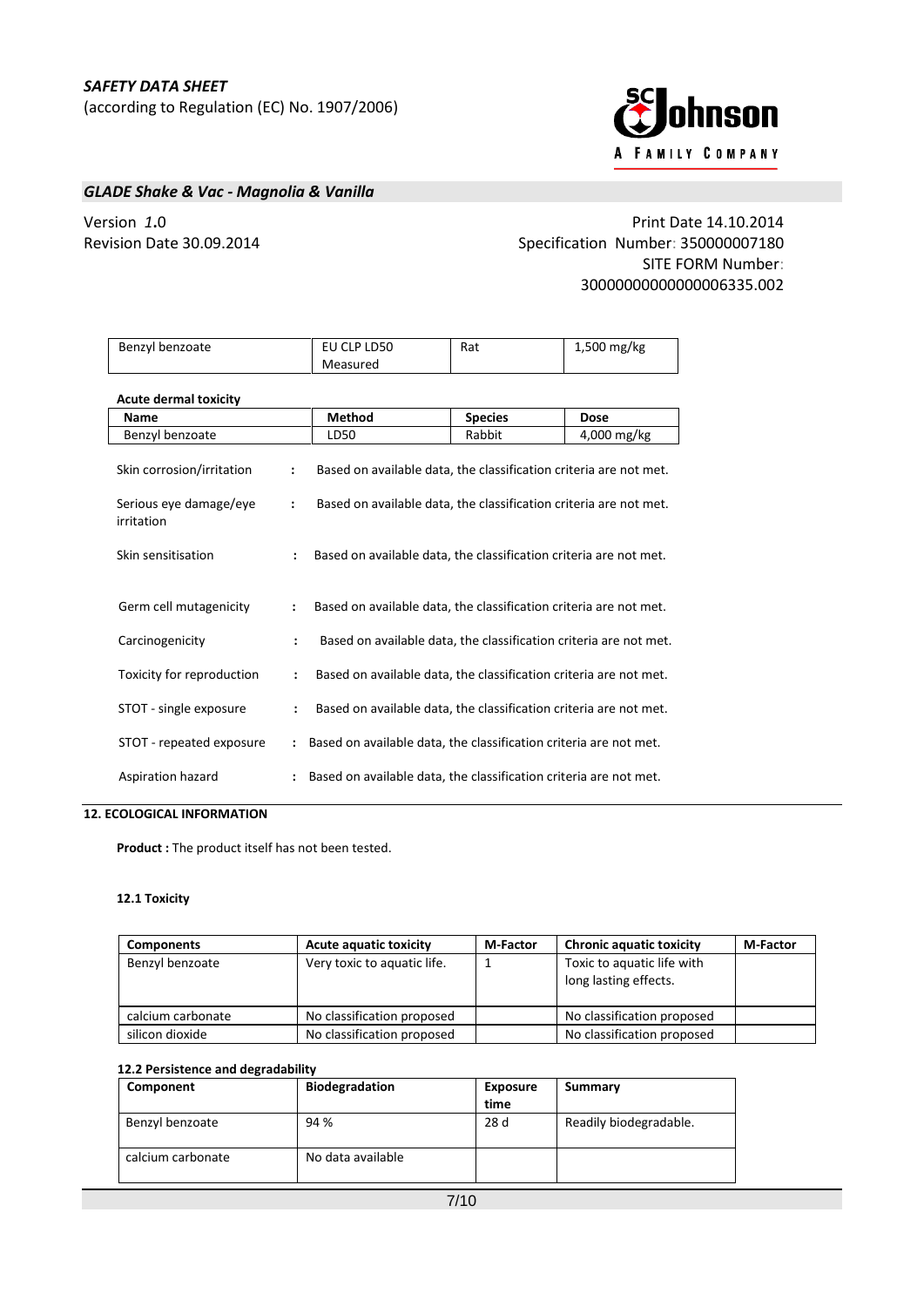# *SAFETY DATA SHEET*

(according to Regulation (EC) No. 1907/2006)



# *GLADE Shake & Vac - Magnolia & Vanilla*

Version *1***.**0 Print Date 14.10.2014 Revision Date 30.09.2014 Specification Number: 350000007180 SITE FORM Number: 30000000000000006335.002

| silicon dioxide | No data available |  |
|-----------------|-------------------|--|
|                 |                   |  |
|                 |                   |  |

### **12.3 Bioaccumulative potential**

| Component         | <b>Bioconcentration factor</b><br>(BCF) | <b>Partition Coefficient n-Octanol/water</b><br>(log) |  |  |  |  |
|-------------------|-----------------------------------------|-------------------------------------------------------|--|--|--|--|
| Benzyl benzoate   | 193.4                                   | 3.97                                                  |  |  |  |  |
| calcium carbonate | No data available                       | No data available                                     |  |  |  |  |
| silicon dioxide   | No data available                       | 0.53                                                  |  |  |  |  |

### **12.4 Mobility**

| Component         | <b>End point</b> | Value             |
|-------------------|------------------|-------------------|
| Benzyl benzoate   | Koc              | 6310              |
| calcium carbonate |                  | No data available |
| silicon dioxide   |                  | No data available |

## **12.5 PBT and vPvB assessment**

| Component         | <b>Results</b>                       |
|-------------------|--------------------------------------|
| Benzyl benzoate   | Not fulfilling PBT and vPvB criteria |
| calcium carbonate | Not fulfilling PBT and vPvB criteria |
| silicon dioxide   | Not fulfilling PBT and vPvB criteria |

**12.6 Other adverse effects :** None known.

## **13. DISPOSAL CONSIDERATIONS**

| 13.1 Waste treatment methods |                                                       |
|------------------------------|-------------------------------------------------------|
| Product                      | Do not dispose of waste into sewer.                   |
|                              | Do not contaminate ponds, waterways or ditches with   |
|                              | chemical or used container.                           |
|                              | Disposal should be in accordance with local, state or |
|                              | national legislation.                                 |
|                              | Please recycle empty packaging.                       |
|                              | Do not dispose of waste into sewer.                   |
|                              | Do not contaminate ponds, waterways or ditches with   |
|                              | chemical or used container.                           |
|                              | Disposal should be in accordance with local, state or |
|                              | national legislation.                                 |
|                              | 8/10                                                  |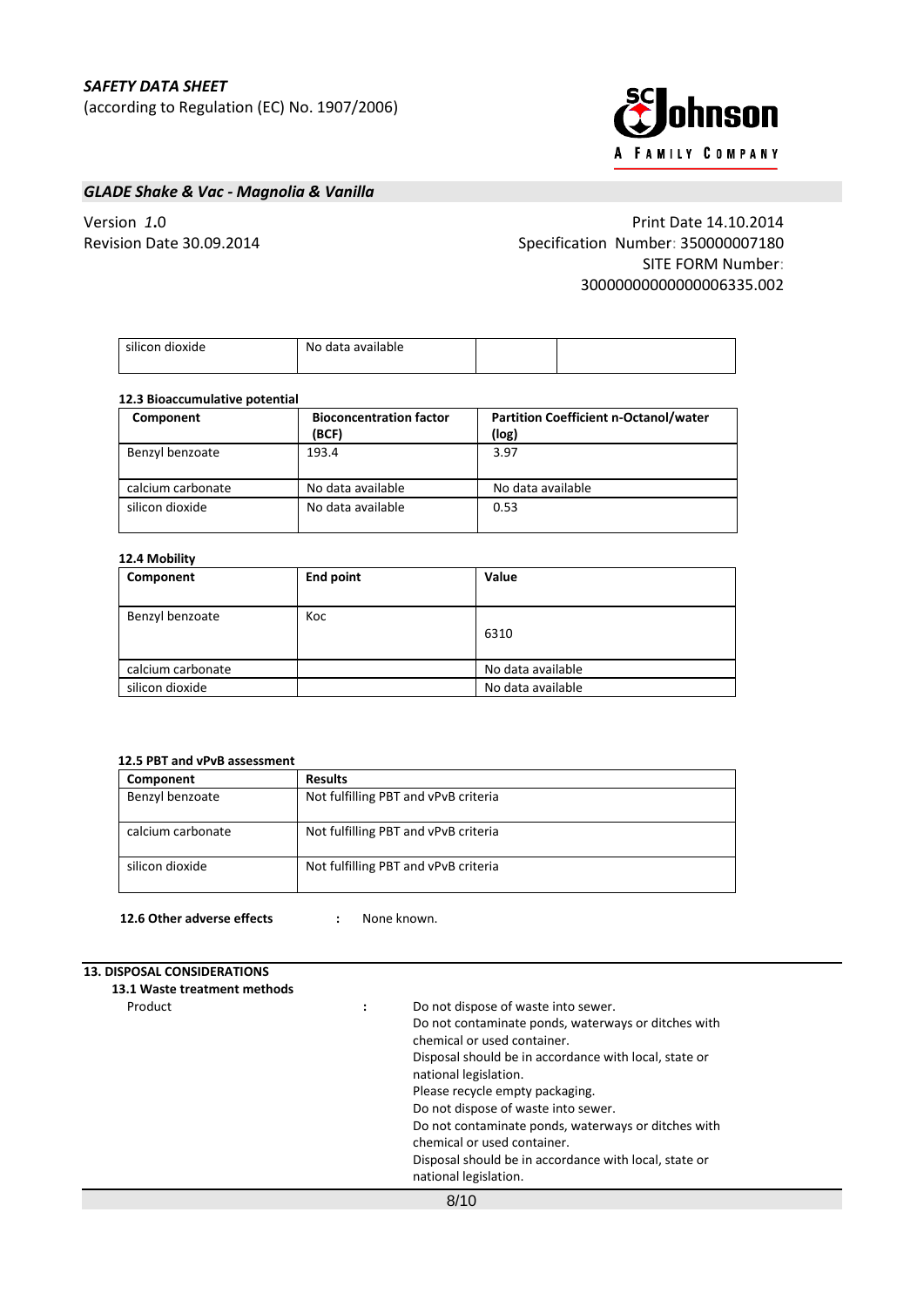

## *GLADE Shake & Vac - Magnolia & Vanilla*

Version *1***.**0 Print Date 14.10.2014 Revision Date 30.09.2014 **Specification Number: 350000007180** Specification Number: 350000007180 SITE FORM Number: 30000000000000006335.002

Please recycle empty packaging.

Packaging **Packaging <b>State of Accord**  $\cdot$  Do not re-use empty containers.

### **14. TRANSPORT INFORMATION**

#### **Land transport**

Not classified as dangerous in the meaning of transport regulations.

#### **Sea transport**

Not classified as dangerous in the meaning of transport regulations.

#### **Air transport**

Not classified as dangerous in the meaning of transport regulations.

## **15. REGULATORY INFORMATION**

| 15.1 Safety, health and              |
|--------------------------------------|
| environmental                        |
| regulations/legislation specific for |
| the substance or mixture             |

: This safety datasheet complies with the requirements of Regulation (EC) No. 1907/2006.

### **16. OTHER INFORMATION**

If applicable, revision(s) are noted by the bold bars || in left-hand margin.

### **Further information**

| H302 | Harmful if swallowed.                            |
|------|--------------------------------------------------|
| H400 | Very toxic to aquatic life.                      |
| H411 | Toxic to aquatic life with long lasting effects. |

The information provided in this Safety Data Sheet is correct to the best of our knowledge, information and belief at the date of its publication. The information given is designed only as a guidance for safe handling, use, processing, storage, transportation, disposal and release and is not to be considered a warranty or quality specification. The information relates only to the specific material designated and may not be valid for such material used in combination with any other materials or in any process, unless specified in the text.